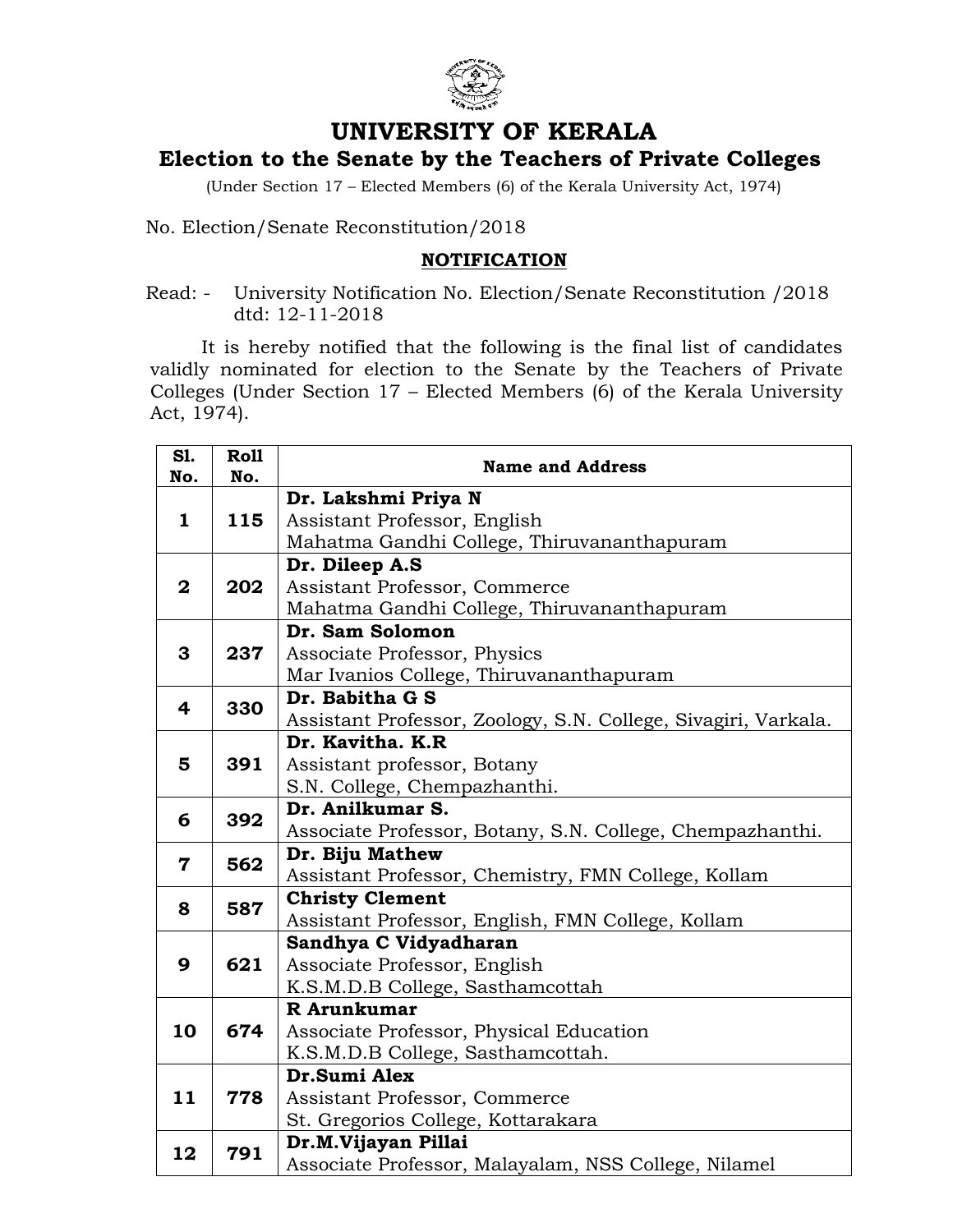|    |      | Dr.Sekaran S                                                |
|----|------|-------------------------------------------------------------|
| 13 | 898  | Assistant Professor                                         |
|    |      | SN College for Women, Kollam                                |
|    |      | Dr.S.Sheeba                                                 |
| 14 | 992  | Assistant Professor, Bio Technology                         |
|    |      | SN College, Kollam.                                         |
|    |      | Sibi C Babu                                                 |
| 15 | 1016 | Assistant Professor                                         |
|    |      | St. John's College, Anchal.                                 |
| 16 | 1150 | Dr. Abraham A                                               |
|    |      | Assistant Professor, Physics, Christian College, Chengannur |
| 17 | 1155 | Dr.Rani Abhraham                                            |
|    |      | Assistant Professor, Chemistry                              |
|    |      | Christian College, Chengannur                               |
|    |      | S. Ajayakumar                                               |
| 18 | 1304 | Assistant Professor, Malayalam                              |
|    |      | S.D. College, Alappuzha.                                    |
|    |      | Rajeev.S.R                                                  |
| 19 | 1415 | Assistant Professor, Economics                              |
|    |      | TKMM College, Nangiarkulangara                              |
|    |      | Dr.M.G.Sanal Kumar                                          |
| 20 | 1531 | Assistant Professor, Zoology                                |
|    |      | NSS College, Pandalam                                       |
|    |      | Reghunath.V                                                 |
| 21 | 1554 | Assistant Professor, Political Science                      |
|    |      | NSS College, Pandalam                                       |
|    |      | Dr.K.Jayakumar                                              |
| 22 | 1566 | Associate Professor, Physical Education                     |
|    |      | NSS College, Pandalam                                       |
|    |      | Dr.Shyju G J                                                |
| 23 | 1744 | Assistant Professor, Physics                                |
|    |      | Christian College Kattakada                                 |
|    |      | Shajitha S                                                  |
| 24 | 1792 | Assistant Professor, Islamic History                        |
|    |      | T.K.M College of Arts & Science, Kollam                     |
|    |      | <b>SONY.P.JOHN</b>                                          |
| 25 | 1862 | Assistant Professor, Commerce                               |
|    |      | Milad-E- Sherief Memorial College, Kayamkulam               |